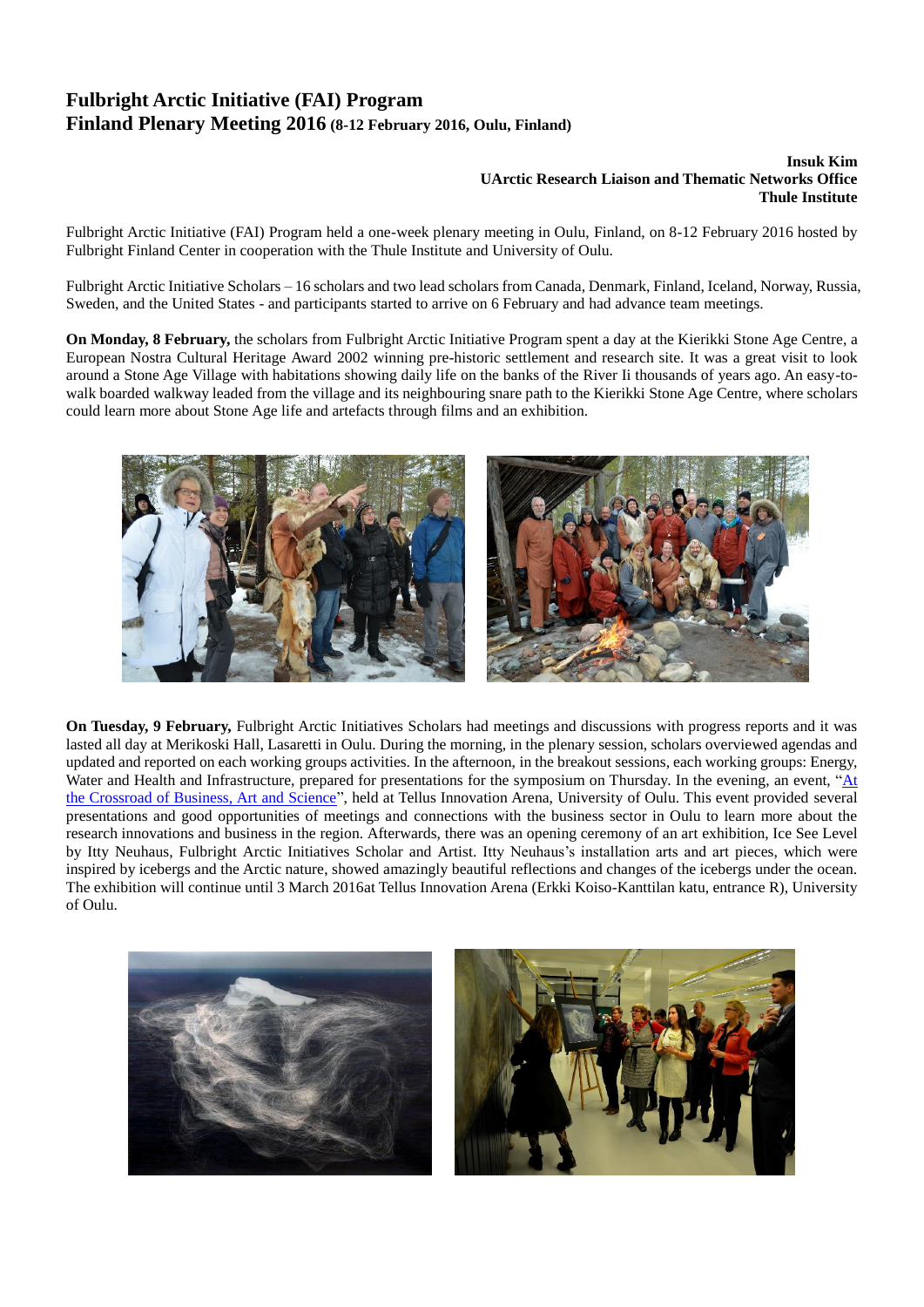**On Wednesday, 10 February,** at Lasaretti, Merikoshi-hall, presentations and dialogues on working groups' progress and results with comments and thematic feedback were lasted with invited experts for a full day.



**On Thursday, 11 February,** Fulbright Arctic Symposium: Towards a Sustainable Arctic Future took place at Saalasti Hall, University of Oulu. After the opening session, scholars and participants gave presentations over three sessions, each related to a different aspect of the Arctic: Arctic policies and science, Collaborative researches of energy, water health and infrastructure between Fulbright Arctic Initiative Scholars, and the Role of scholars and the media in translating science to the public. The sessions were followed by a plenary session, two panel discussions, and a closing session concluded the symposium.

#### **09.00 -09.40 Opening session**



The opening session was filled with opening remarks by University of Oulu Rector, Jouko Niinimäki, remarks by City of Oulu Mayor, Matti Pennanen, a video greeting from the U.S. Secretary of State John Kerry, and Fulbright welcoming remarks by Fulbright Center Finland Executive Director, Terhi Mölsa.

First, in the opening remarks, Jouko Niinimäki presented Strategy of University of Oulu 2016-2020 with a theme, Science with Arctic attitude. As one of the Northernmost Universities in the world, he wished that University of Oulu actively seek partnerships to increase the effectiveness and impact of its activities. Since Finland will take a chairmanship of Arctic Council in 2017 after the United States, he addressed that University of Oulu would be willing to collaborate and support the implementation of Finland's Arctic strategy.

In the welcoming remarks, Terhi Mölsa said, "We cannot choose separate futures and they are all linked together. In the end, there is only one globe." and also "We need to bridge the gap between science, the general public and the media".

**09.40 - 12.00 Bridging Arctic Policies and Science Update on Arctic Policies, Priorities and Challenges**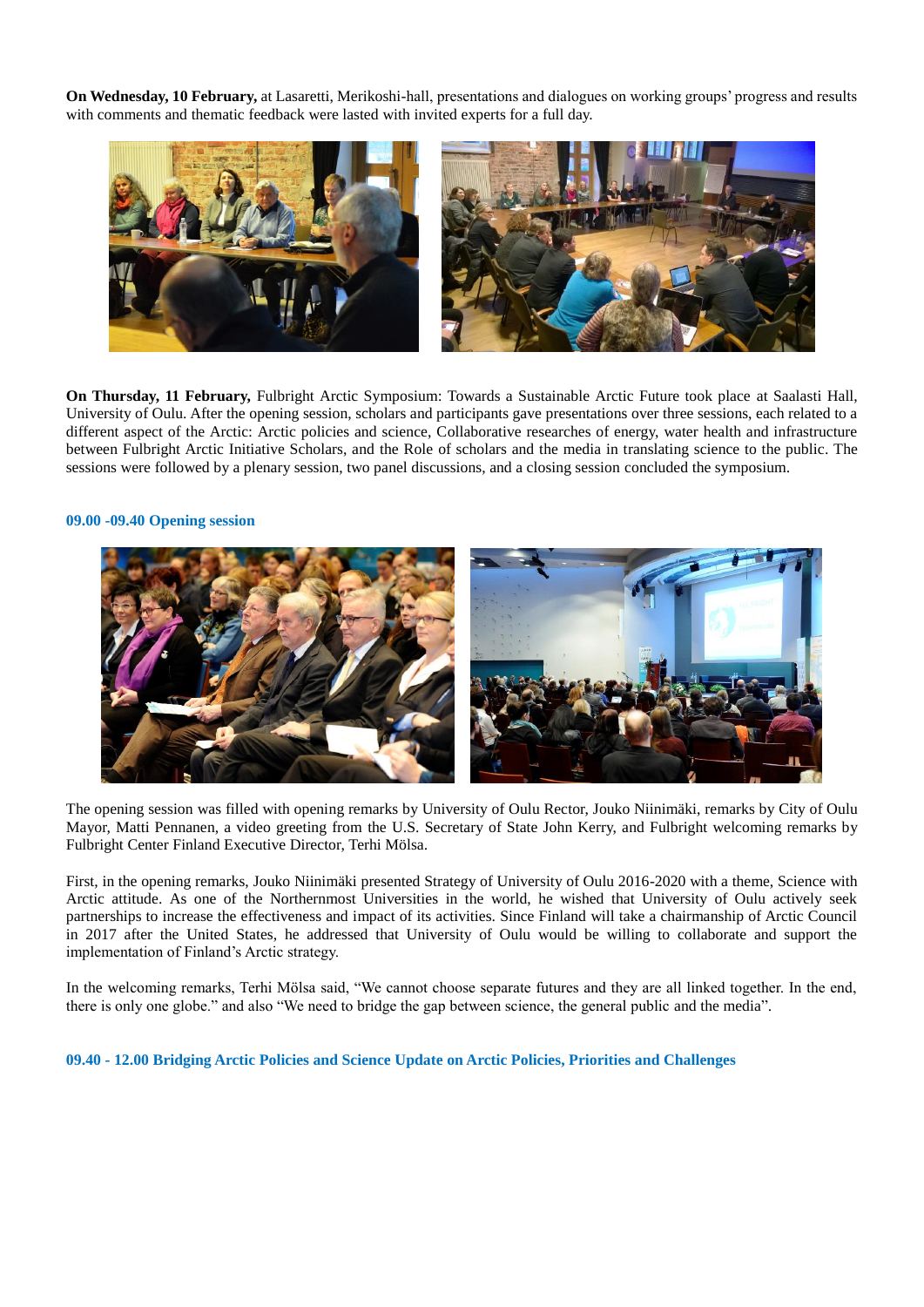

First of all, Ambassador of the United States of America to Finland, Charles C. Adams talked about the United States Arctic Council Chairmanship Program Goals. He addressed that the United States of America President Barak Obama's trip to Alaska. He said, "Even yet the vast majority of the American population had no conception or consciousness of America has an Arctic nation. However, that began to change". Also, he mentioned that the theme of current US Arctic council chairmanship is simple: One Arctic with shared opportunities, challenges and responsibilities. He, in addition, said that the US government is already working closely with the Finnish government and wished to continue their dialogues, priorities and goals smoothly to the next chairmanship, Finland next year.

Department for Higher Education and Science Policy, Ministry of Education and Culture Director General, Tapio Kosunen delivered a speech on Arctic Change and the Role of Education and Research-Finnish Perspective. He spoke, "We still need more intensive international collaboration in education and research in order to understand Arctic change".

In the following presentations, Ministry for Foreign Affairs of Finland, Ambassador for Arctic Affairs Aleksi Härkönen, Canadian Ambassador to Finland Andrée Noëlle Cooligan, Chief of Staff to the Special Representative for the Arctic at the U.S. Department of State Jennifer Ey, The Sámi Education Institute Rector Liisa Holmberg, and Ambassador of Norway to Finland Åge B. Grutle spoke on the subject of 'Government and Indigenous Perspectives on Arctic Policies, Priorities and Challenges'.

Aleksi Härkönen mentioned the risk of military concentration in the Arctic. He said, "It needs to be emphasized that the Arctic region continues to be an area of low risk of military concentration. There are some dramatic descriptions of a military build-up in the North. Of course it is understandable and maybe even prudent to ask whether a new period of uncertainty in international relations will affect Arctic cooperation. So far pragmatic cooperation has continued in spite of the tensions arising elsewhere". Also, he added, "The conclusion of the Arctic countries has been that Arctic cooperation will make sense only if all the arctic countries participate" and "Partnership with University of Arctic is also important using UArctic Network to bridge Arctic policies and science and look for creative solutions for sustainable Arctic future".

Åge B. Grutle said, "The Arctic Council has been successful because the Arctic countries have found common course on global issues such as climate change and environmental hazards" and also he added, "The Arctic Council is the only international forum where representatives of indigenous peoples sit at the same table of as representative of states". He considered one of the key success of the Arctic Council is that 'The ability to build concessions sustainable development among all key stakeholders'. In addition, he emphasised how Northern Norway is important in terms of economic aspects in Norway. He explained, "The Norwegian income generated in the North. Economic growth is currently stronger North Norway than in the rest of main land Norway".

Terry Callaghan gave a presentation about Challenges for the Arctic Environment and Communities. Specifically he spoke three small subjects: Challenges along a time axis, Challenges along a space axis, and Challenges of approaches. He said, "Adaptations from before the last Ice Age persists in a new context: we cannot assume an equilibrium between biodiversity and current climate". Also, he added that we had a big change of the way of land-use on the Sub-Arctic by the indigenous people for the last 100 years. Mentioning how difficult to get out paradigm, he said that in 1967 he researched how Arctic species survive in a cold climate however in 1990 researchers have studied how Arctic species survive in a warming condition.

#### **13.00 - 14.30 I Panel Discussion**

**Fulbright Arctic Initiative: Informing Policy through Collaborative Research**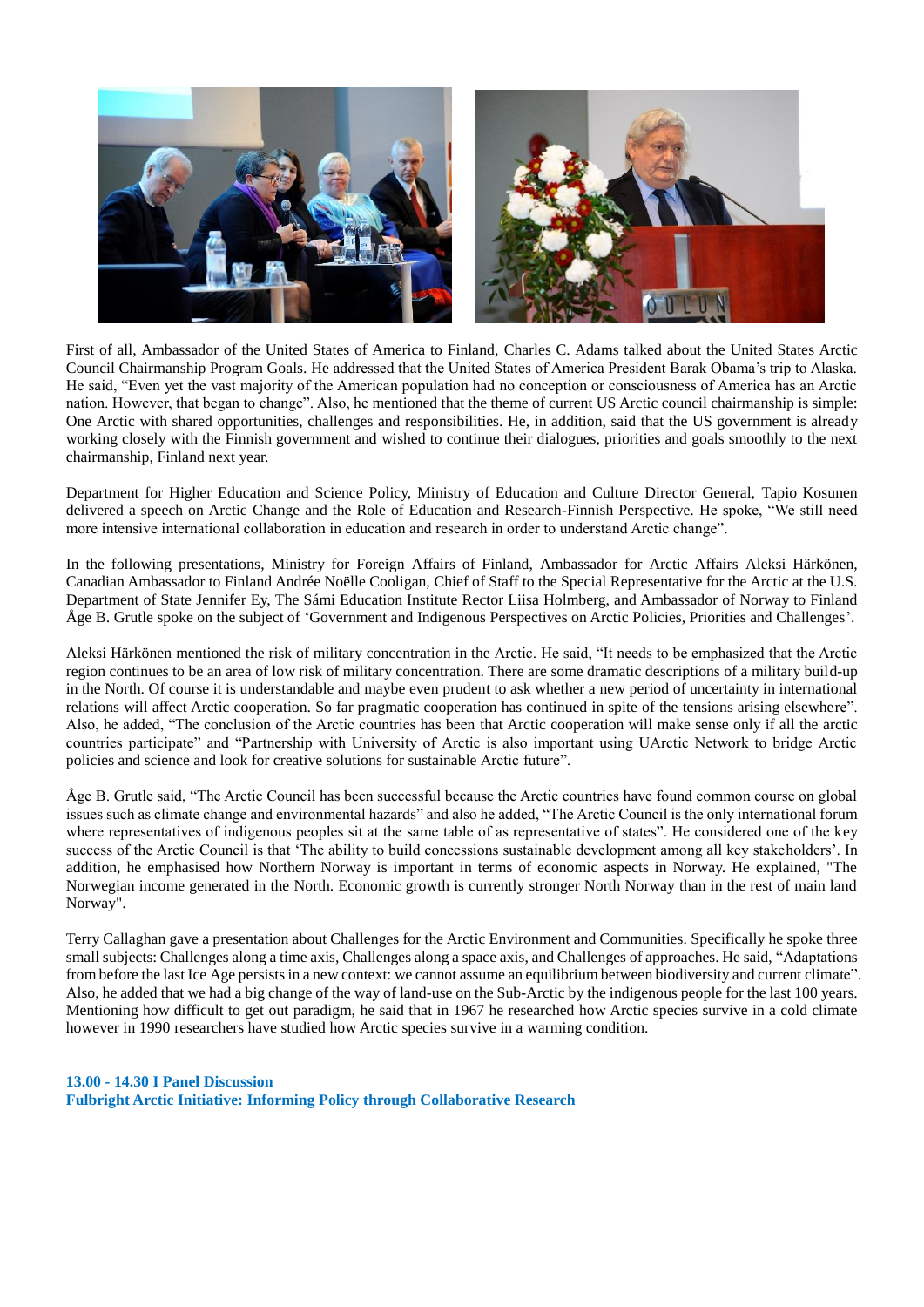

In the first panel discussion, Bureau of Education and Cultural Affairs U.S Department of State, Academic Exchange Specialist Stephen Money and Co-Lead Scholars of Fulbright Arctic Initiative, Dartmouth, Institute of Arctic Studies, Director Ross Virginia, and University of Alaska Fairbanks, Vice Chancellor Mike Sfraga gave an introduction of the first panel discussion session, Fulbright Arctic Initiative: Informing Policy through Collaborative Research.

In this session, Fulbright Arctic Initiative Scholars gave presentations on the three Fulbright Arctic Initiative themes: Energy, Water and Health and Infrastructure.

In the Energy part, Gregory Poelzer, Maria Tysiachniouk, and Bjarni Magnússon spoke their researches.

First, Gregory Poelzer from University of Saskatchewan spoke that the future energy production would go through indigenous land and this would be a positive change. He added that community well-being and sustainability would give the local benefits not only economically but also socially. Maria Tusiachuniouk spoke about benefit sharing between oil companies and indigenous people focusing on Russia by mentioning cooperating social responsibility and partnerships. Bjarni Magnússon introduced the homepage included scholars' researches of the Energy section.

In the Water part, Niels Vestergaard, Tamara Harms, and Øystein Varpe gave their outcomes.

Øystein Varpe from University Centre in Svalbard spoke about sea ice changes and impacts on Arctic marine ecosystems. He gave a different perspective of decrease sea ice in the Arctic. He explained that if there is less sea ice and more lights, there will be abundant fish, phytoplankton and zooplankton so it would offer more productions at based on the food level.

In the Health and Infrastructure part, Susan Chatwood, Gwen Holdmann, and Linda Chamberlain presented their researches. Gwen Holdmann from Alaska Center for Energy and Power USA gave a presentation about 'Renewable Energy Development to Support a Knowledge Export Economy'. She mentioned 'disconnected Arctic nations' that have different paradigms such as Alaska, Canada, Greenland, and Russia unlike the connected European Arctic nations. She is researching on "How do we deliver the energy services to these places and more importantly how can we cooperate in renewable resources in to this grid".

Linda Chamberlain from State of Alaska Family Violence Prevention Project, University of Alaska, said that climate change could be a trauma such as food scary, drastic change of diet, etc. Her research project is going to be continued in Finland.

**14.45 - 15.45 II Panel Discussion Presenting the Arctic to the World: The Role of Scholars and the Media in Translating Science to the Public**





In the second panel discussion, two moderators, Professor Bruce Forbes from Arctic Centre, University of Lapaland and Institute of Arctic Studies, Dartmouth College and Head of Science Communication Markku Heikkilä from Arctic Centre, University of